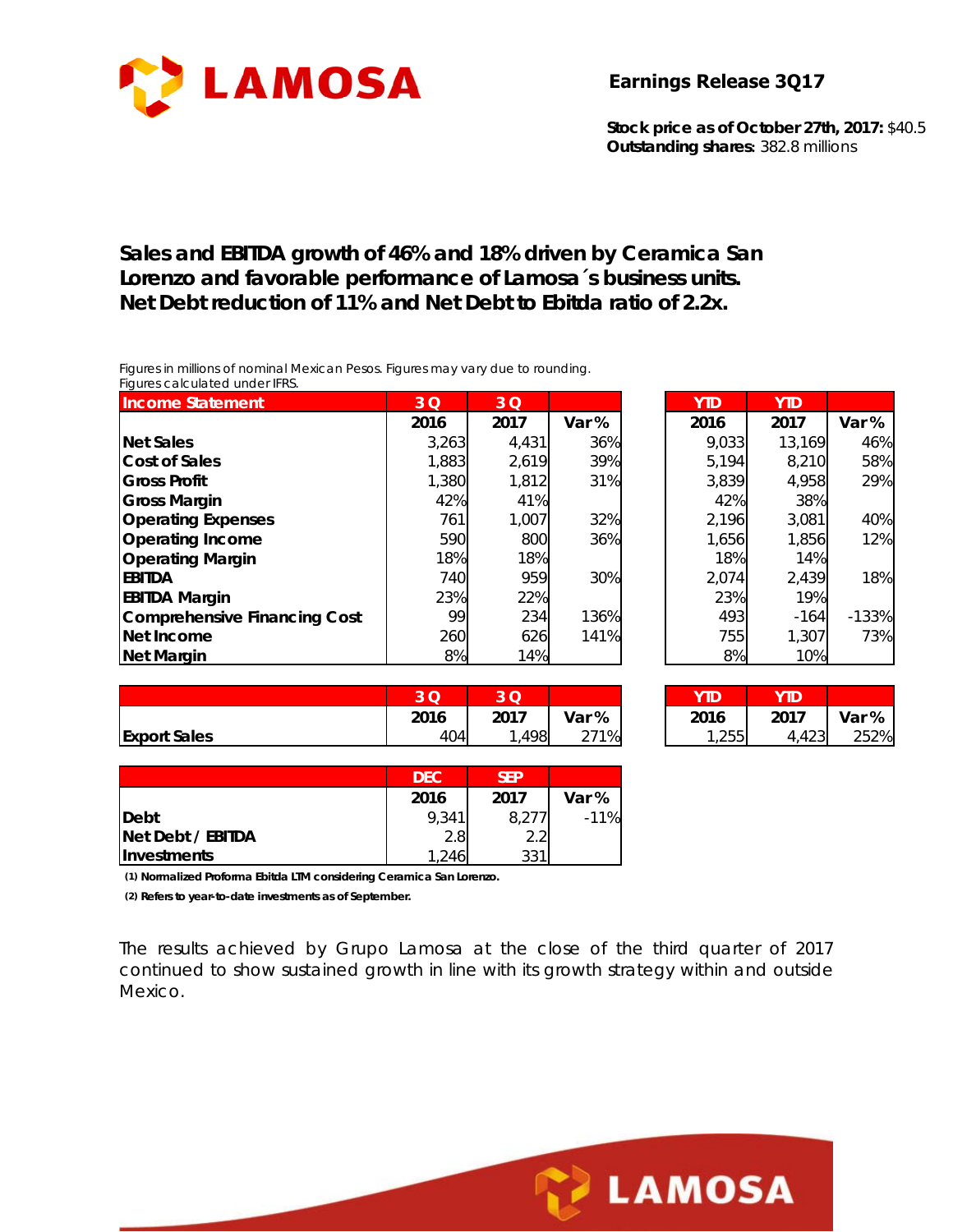

**San Pedro Garza García, Nuevo León, México, October 27th, 2017.** Grupo Lamosa, announces its results related to the third quarter of 2017.

*Figures in millions of Mexican Pesos. Figures may vary due to rounding.* 

## **SALES**

Grupo Lamosa's cumulative sales during the nine months of the year amounted to \$ 13,169 million Pesos, an increase of 46% when compared to sales of \$ 9,033 million Pesos recorded during the same period of 2016. The increase in the Company's revenues is explained by the efforts made to increase capacity by meeting market requirements with higher added value products, as well as by the acquisition of Cerámica San Lorenzo in South America, whose operations began to be incorporated from the fourth quarter of 2016. Excluding revenues from Cerámica San Lorenzo, sales growth would be 11%.



### **SALES ABROAD**

Sales outside Mexico at the end of the third quarter of 2017 amounted to \$ 4,423 million Pesos, showing a growth of 252% when compared to sales of \$ 1,255 million Pesos recorded during the same period of the previous year. This growth was driven largely by the sales of Cerámica San Lorenzo. Sales outside Mexico, which in addition to export sales include sales of subsidiaries abroad, accounted for 34% of total sales at the end of the third quarter of the year, compared to 14% in the same period of 2016.



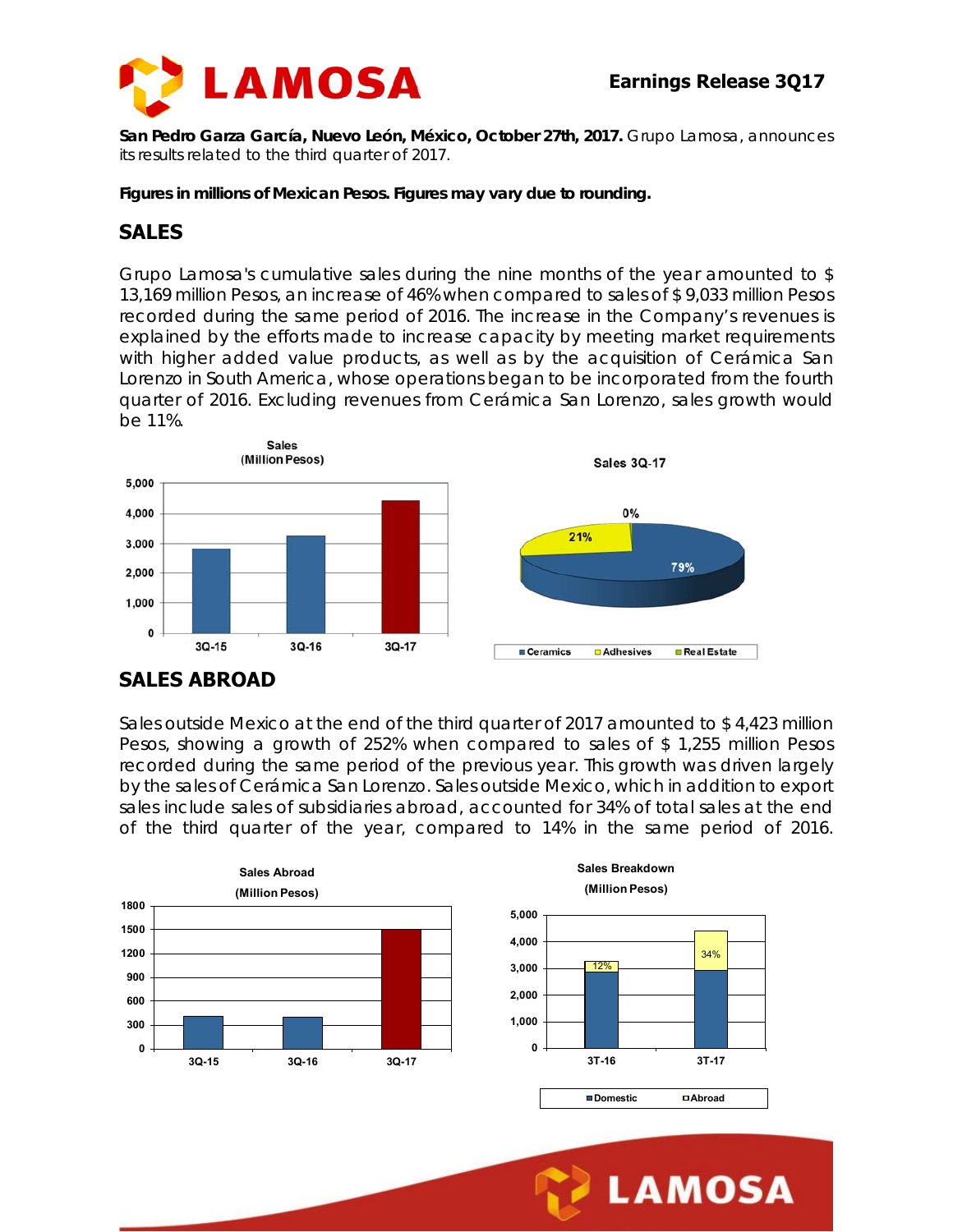

Grupo Lamosa's divisions continued to show growth in their results.

## **PERFORMANCE PER BUSINESS SEGMENT**

|                           |         | <b>Ceramics</b> |     | <b>Adhesives</b> |         |            | <b>Real Estate</b> |       |            | <b>Total</b> |        |            |
|---------------------------|---------|-----------------|-----|------------------|---------|------------|--------------------|-------|------------|--------------|--------|------------|
|                           | $3Q-16$ | 3Q-17           | Var | $3Q-16$          | $3Q-17$ | <u>Var</u> | <b>3Q-16</b>       | 3Q-17 | <u>Var</u> | $3Q-16$      | 3Q-17  | <u>Var</u> |
| <b>Total Sales</b>        | 2,370   | 3,503           |     | 894              | 930     |            |                    | 0     |            | 4,041        | 5,253  |            |
| <b>Intersegment Sales</b> |         | $\Omega$        |     | $-2$             | $-1$    |            |                    | 0     |            | $-778$       | $-822$ |            |
| <b>Net Sales</b>          | 2,370   | 3,503           | 48% | 893              | 928     | 4%         |                    | 0     |            | 3,263        | 4,431  | 36%        |
| <b>EBIT</b>               | 420     | 580             | 38% | 196              | 220     | 13%        |                    | 0     |            | 590          | 800    | 36%        |
| Dep. Amort. & Others      | 106     | 113             | 7%  | 11               | 11      | 5%         |                    | 0     |            | 150          | 160    | 7%         |
| <b>EBITDA</b>             | 526     | 693             | 32% | 207              | 232     | 12%        |                    | 0     |            | 740          | 959    | 30%        |
| $\frac{9}{6}$             | 22%     | 20%             |     | 23%              | 25%     |            |                    |       |            | 23%          | 22%    |            |

|                           | <b>YTD</b>      |        | <b>YTD</b><br><b>Adhesives</b> |               |        | <b>YTD</b><br><b>Real Estate</b> |        |        | <b>YTD</b><br><b>Total</b> |          |               |            |
|---------------------------|-----------------|--------|--------------------------------|---------------|--------|----------------------------------|--------|--------|----------------------------|----------|---------------|------------|
|                           | <b>Ceramics</b> |        |                                |               |        |                                  |        |        |                            |          |               |            |
|                           | Sep-16          | Sep-17 | <u>Var</u>                     | <b>Sep-16</b> | Sep-17 | <u>Var</u>                       | Sep-16 | Sep-17 | <u>Var</u>                 | Sep-16   | <b>Sep-17</b> | <u>Var</u> |
| <b>Total Sales</b>        | 6,491           | 10.411 |                                | 2,546         | 2,754  |                                  |        | 8      |                            | 11.272   | 15,646        |            |
| <b>Intersegment Sales</b> | $\Omega$        | 0      |                                | -4            | $-4$   |                                  |        | 0      |                            | $-2,239$ | $-2,477$      |            |
| <b>Net Sales</b>          | 6.491           | 10.410 | 60%                            | 2.542         | 2.750  | 8%                               |        | 8      |                            | 9,033    | 13.169        | 46%        |
| <b>EBIT</b>               | 1.170           | 1,219  | 4%                             | 554           | 642    | 16%                              | $-1$   | 0      |                            | 1,656    | 1,856         | 12%        |
| Dep. Amort. & Others      | 298             | 465    | 56%                            | 32            | 33     | 3%                               |        | 0      |                            | 418      | 584           | 39%        |
| <b>EBITDA</b>             | 1,469           | 1,685  | 15%                            | 587           | 675    | 15%                              | $-1$   | 0      |                            | 2,074    | 2,439         | 18%        |
| %                         | 23%             | 16%    |                                | 23%           | 25%    |                                  |        |        |                            | 23%      | 19%           |            |

# **CERAMIC DIVISION**

Sales of the ceramic division during the first nine months of the year totaled \$10,410 million Pesos, representing 79% of total sales, and a 60% increase compared to sales of \$ 6,491 million Pesos recorded during the same period of 2016. Excluding sales of Cerámica San Lorenzo captured by this division, the growth would be 12%.

## **ADHESIVES DIVISION**

The adhesives division recorded accumulated sales of \$ 2,750 million Pesos at the end of the third quarter of 2017, which represented 21% of Lamosa's consolidated sales, and an 8% growth compared to the revenues obtained during the nine months of 2016.

### **OPERATING INCOME**

Operating income at the end of the third quarter of the year amounted to \$ 1,856 million Pesos, showing a 12% increase when compared to the \$ 1,656 million Pesos posted in the same period of 2016. It is important to mention that this growth was obtained despite the extraordinary impact incurred during the first quarter of 2017 for \$ 390 million Pesos, corresponding to the closing of two out of the four plants in Argentina. This non-recurring expense was derived in accordance with the plan of synergies and integration of the operations of Cerámica San Lorenzo in South America. Excluding this extraordinary impact, normalized growth in operating income would account for 36%.

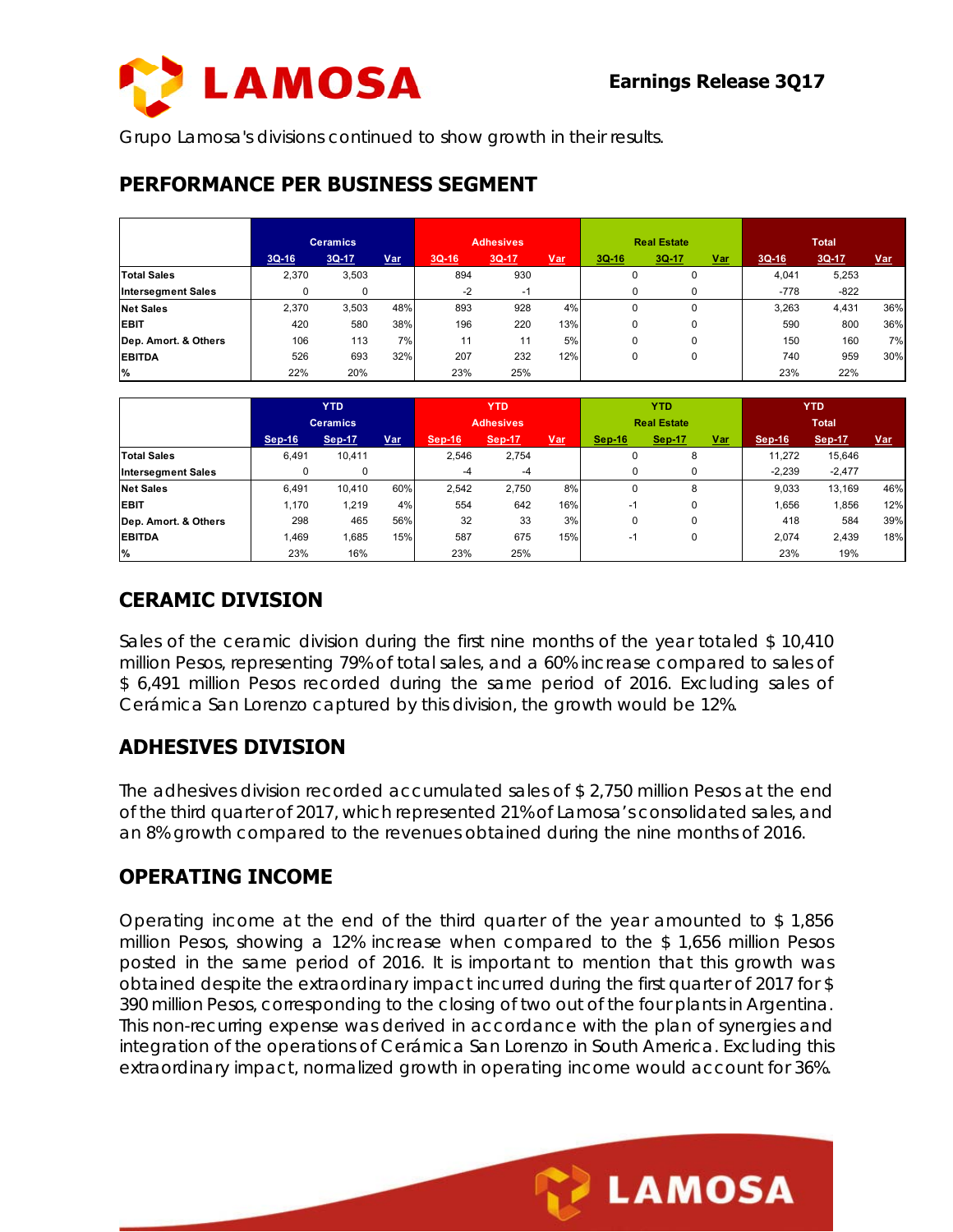

The accumulated EBITDA at the end of the third quarter of 2017 amounted to \$ 2,439 million Pesos, an increase of 18% compared to \$ 2,074 million Pesos corresponding to the same period of the previous year. Excluding the impact of the non-recurring expense, growth would be 36%, representing a sales margin of 21%.



## **NET INCOME**

During the first nine months of 2017 the comprehensive financing cost was reduced by 133% from a cost of \$ 493 million Pesos to a profit of \$ 164 million Pesos. This result is mainly explained by the 12% appreciation of the Peso against the US Dollar, which resulted in an exchange gain of \$ 664 million Pesos, compared to the exchange loss of \$ 305 million Pesos recorded during the nine months of 2016. This foreign exchange gain offset the higher level of net financial expenses arising from the new debt acquired at the end of the third quarter of 2016 for the acquisition of Cerámica San Lorenzo. Net financial expenses at the end of the third quarter of 2017 totaled \$ 500 million Pesos, compared to \$ 188 million Pesos registered during the same period of 2016.

The increase in the operating income, coupled with the decrease in the comprehensive financing result offset the higher level of taxes, favorably impacting the company's net result. Accumulated net income at the end of the third quarter of 2017 was \$ 1,307 million Pesos, representing a sales margin of 10%, and an increase of 73% when compared to the net income of \$ 755 million Pesos registered during the same period of the previous year.



**LAMOSA**